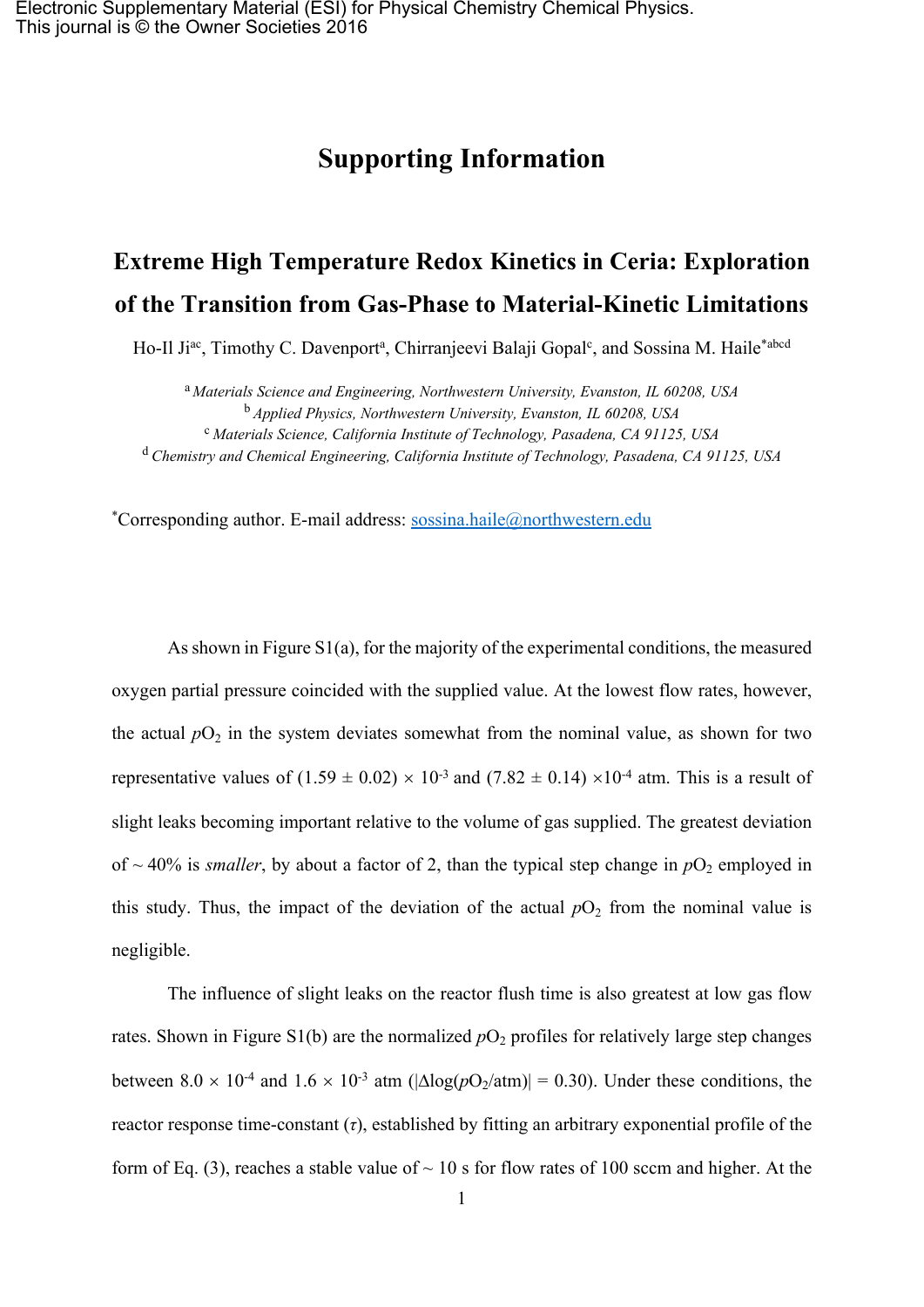lowest flow rate, the time constant rises slightly to  $\sim$  12.5 s. The shortest material response time encountered in this work was  $\sim$  103 s, almost an order of magnitude larger than the longest reactor response time, indicating that the material rather than reactor behavior was captured over the entire range of conditions evaluated.

The results presented in Figures 3 and 4 (main text), showing a relaxation time constant that is dependent on flow rate might, at first glance, be attributed to an artifact of the increasing influence of leaks at low flow rates. For such an explanation to apply, it would require that *k*Chem decrease with increasing oxygen partial pressure. However, as shown in Figure 6 (main text), the surface reaction rate increases with increasing  $pO_2$ , and hence leaks cannot be responsible for the observed behavior.